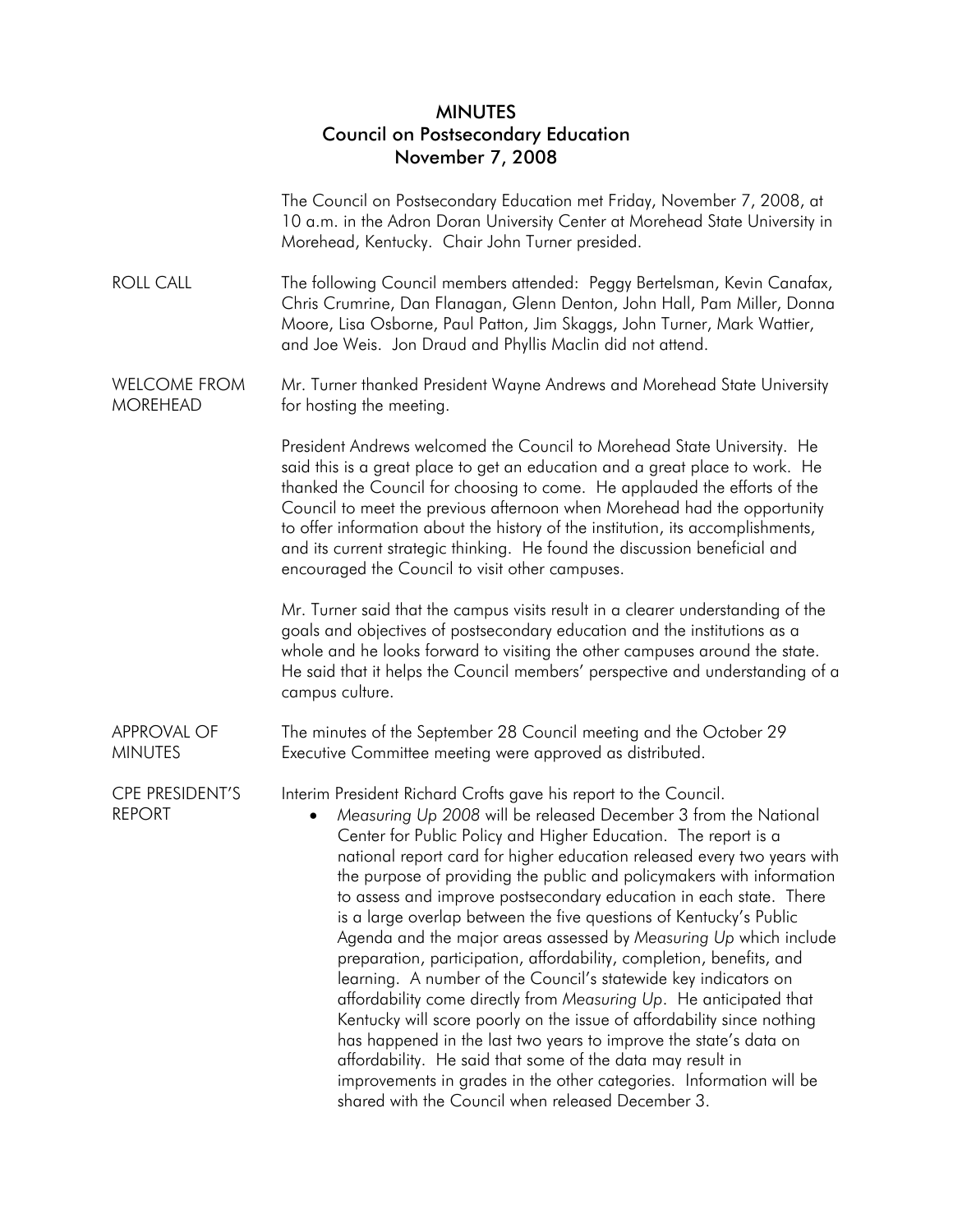- Several months ago the Council accepted a report of its Developmental Education Task Force and has since then adopted a plan to move forward on this agenda. Dr. Crofts said that one of the large pieces of the cost of education is developmental education. Too many students are coming to Kentucky's colleges and universities not adequately prepared. In many cases students must take a semester or more of coursework that does not move them toward a degree which results in additional costs to students. The Council has contracted with Sue Cain, Eastern Kentucky University's director of developmental education, to serve as the system-level lead in developmental education from January through May 2009.
- As a condition of approving the Ed.D. programs at EKU, NKU, and WKU, the provosts of the three institutions were to submit a report to the Council by October 1, 2008, outlining the details of the seamless transfer articulation agreements among the universities. This report was to be considered by the Council at this meeting. The provosts did submit a report by October 1 but were subsequently asked by the Council staff to broaden the scope of transfer issues and were given an extension date of December 1, 2008, to resubmit an enhanced report. The staff anticipates presenting the report at the January 2009 meeting. There are three additional reports that are required to come to the Council over the next several years that would involve all of the Ed.D. programs.
- The Kentucky Convergence 08 Conference is November 13 and 14. The event brings together several hundred faculty and staff to explore ways that technology can be used at the institutions to improve teaching and learning, increase access, and contain costs.
- New and updated reports are continually added to the data portal portion of the CPE Web site on a variety of topics including affordability, developmental education, distance learning, and finance.
- Reecie Stagnolia was appointed interim vice president for Kentucky Adult Education in October.

 Dr. Crofts recognized President Ransdell and President Todd for handling recent incidents on their campuses. Both presidents and their institutions used the judgment and integrity needed to respond to these difficult situations.

On October 21 Governor Steve Beshear announced the formation of a 25 member work group to review issues of affordability and access to postsecondary education. The Governor's Higher Education Work Group is co-chaired by Mira Ball of Lexington and Pete Mahurin of Bowling Green. Members include business leaders, government officials, and members of the General Assembly. University presidents and students from across the state serve on advisory groups, and a faculty advisory group is being organized. The group will provide two reports with recommendations for Governor Beshear. The first is due in January 2009. The second report, due by September 2009, will address long-term issues including how to best create stable state funding for postsecondary education. The Council staff has been given the responsibility of policy research and staffing for this group. Topics to

## GOVERNOR'S HIGHER ED WORK GROUP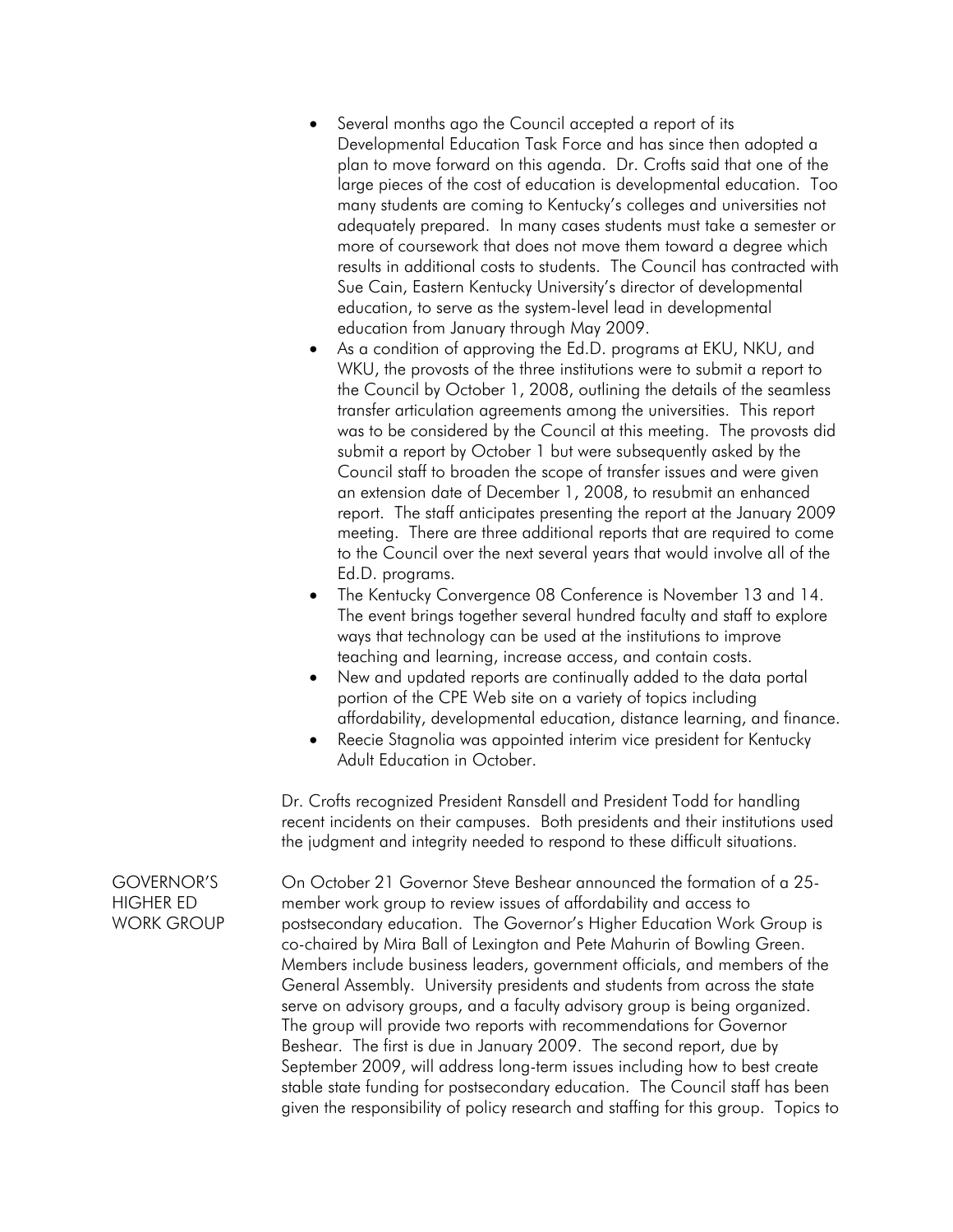be examined include financial aid - adequacy, delivery, and organization as well as coordination and outreach efforts.

KSTC ANNUAL REPORT Kris Kimel, president of the Kentucky Science and Technology Corporation, discussed the 2008 KSTC annual report on investments. The knowledgebased economic (KBE) investment activities are conducted by statute to accelerate knowledge transfer and technological innovation, improve economic competitiveness, and spur economic growth in Kentucky-based companies. The Kentucky Science and Technology Corporation implements the Council's knowledge-based economic investments to attract highly competitive follow-on venture funding for companies and federal funding for researchers, generate a direct Return on Investment (ROI) to the KBE efforts through private placements, create new companies and new knowledge-driven jobs, be supported by work-class peer review and due diligence infrastructures, and generate new intellectual property. Cumulative program performance July 1, 2001, through June 30, 2008, includes strong and growing progress related to the KBE programs.

- Overall growth of the KBE portfolio to \$50.4 million invested in 952 awards.
- Fifty-eight active private placements in the KBE portfolio with over \$2.7 million in ROI from exits and conversions by 15 companies.
- Growth in follow-on funding generated by awardees to \$653.8 million from venture, federal, and other private sources.
- Creation of 448 new companies and 4,100 new jobs among the Kentucky Enterprise Fund, the Kentucky Science and Engineering Foundation, and the Kentucky Experimental Program to Stimulate Competitive Research (EPSCoR).
- Intellectual property actions numbering 977 that include 519 patents, 34 provisional patents, 107 invention disclosures, 114 patent applications, one utility patent, 21 trade secrets, 49 copyrights, and 63 trademarks.

 KBE programs continue to focus on building the capacity of Kentucky's investment research and development activities that have clear potential to lead to commercially successful products, processes, or services and to stimulate growth-oriented enterprises within the Commonwealth. The Council will submit the next knowledge-based economy report to the Legislative Research Commission in January 2009.

STEM INITIATIVE TASK FORCE REPORT The Science, Technology, Engineering, and Mathematics (STEM) Task Force was assembled in 2006 to develop a statewide P-20 strategic action plan to accelerate Kentucky's performance within the STEM disciplines. The task force reviewed data, heard testimony, and conducted research to identify the scope and seriousness of the STEM crisis in America and in Kentucky. Conclusions and recommendations were published in the 2007 report, *Kentucky's STEM Imperative: Competing in the Global Economy*. Senate Bill 2, passed during the 2008 General Assembly, established the STEM Task Force in statute and called for the development of a STEM Implementation and Business Plan. UK President Lee Todd and Commissioner Deborah Clayton (of the Department of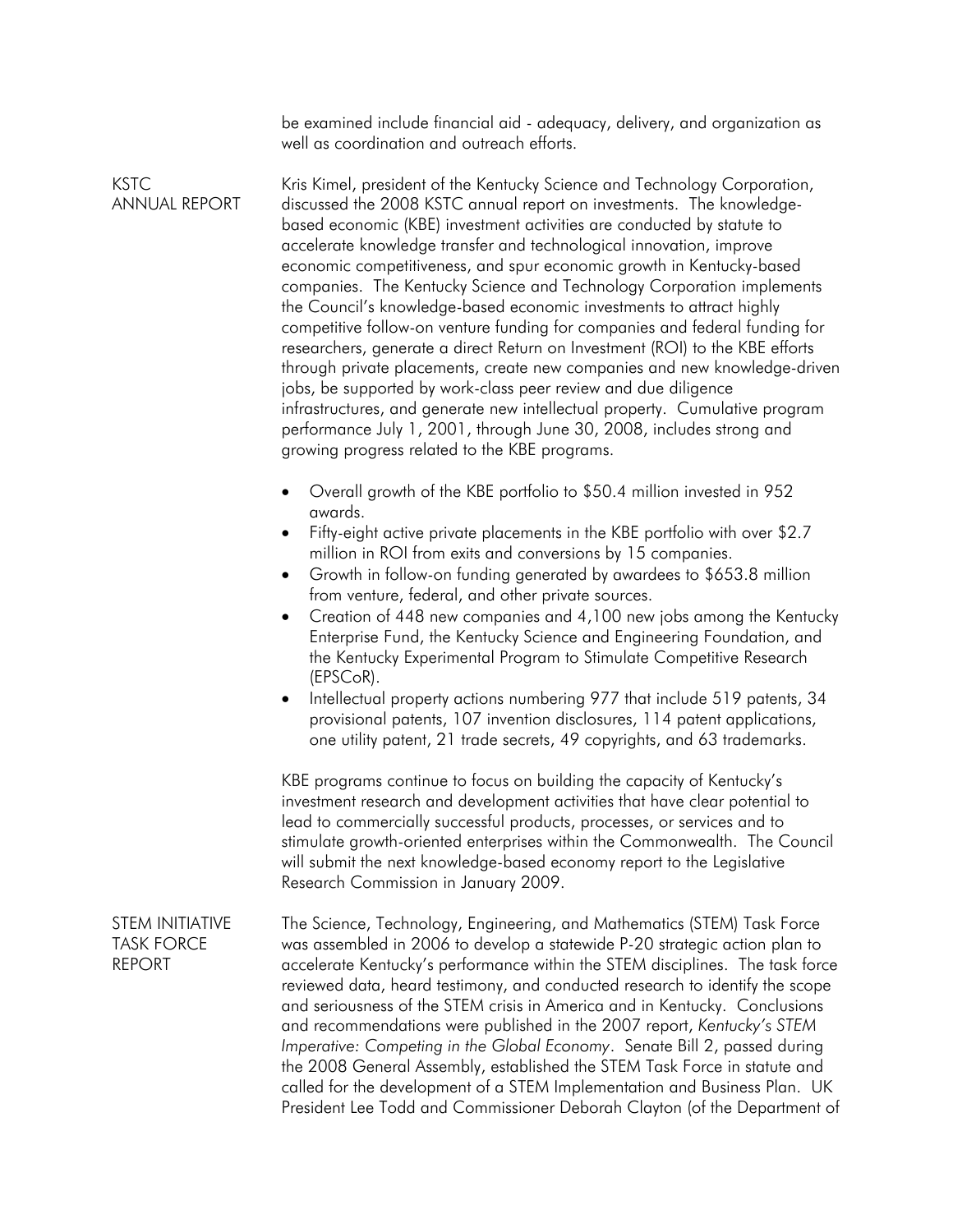Commercialization and Innovation) are co-chairing the STEM2 Task Force charged with reviewing previous recommendations and developing implementation strategies. President Todd reported that work groups comprised of over 50 participants from stakeholders across the state helped develop implementation plans focusing on issues related to public awareness, professional development, partnership engagement, and funding capacity. The STEM Business Plan will be presented to Governor Steve Beshear and the Interim Joint Committees on Appropriations and Revenue and Education in December 2008 with one-, three-, and five-year goals established.

IEQ STATE GRANT PROGRAM RECOMMENDATION: The staff recommended that the Council award federal *No Child Left Behind*, Title II, Part A, funds in the amount of \$1,115,000 for January 1, 2009, to June 30, 2010, to support eight projects:

- *The Math and Science Partnership*: Increasing Science Instruction and Achievement in Middle School Classrooms (Morehead State University): \$140,000
- *West Kentucky Mathematics Partnership II* (Murray State University): \$140,000
- *E2: Enlivening and Energizing EPAS Professional Development* (Northern Kentucky University): \$140,000
- *Embedded Teacher Learning Through Online Modules: Leveraging Professional Development Resources in Kentucky* (University of Kentucky): \$135,000
- *Mathematics and Special Education* (University of Kentucky): \$140,000
- *Putting All Students on Track: A Partnership to Ensure Success in College Level Mathematics* (University of Kentucky): \$140,000
- *Science Literacy Project for Middle School Teachers* (University of Kentucky): \$140,000
- *Learning Capacity Advancement in Middle School Science and Mathematics* (Western Kentucky University): \$140,000

 The grant program awards grants to partnerships that deliver research-based training programs to P-12 teachers and administrators. To be eligible, a partnership must include a postsecondary institution's school of arts and sciences and its teacher preparation program, as well as at least one highneed local school district. The program enables states to fund training for teachers and administrators in any core academic subject. In 2006 the Kentucky General Assembly passed Senate Bill 130 requiring the P-12 assessment program to include a high school readiness examination in the eighth grade, a college readiness examination in the tenth grade, and requiring all students in the eleventh grade to take the ACT. This has resulted in the implementation of ACT's Educational Planning and Assessment System (EPAS) in Kentucky. Senate Bill 130 also requires the Council to offer support and technical assistance to schools and school districts in the development of accelerated learning for students who demonstrate a need for intervention due to low scores on the high school or college readiness exams. To that end, the Council is focusing Year 7, as it did with Year 6, of the Improving Educator Quality State Grant Program on projects which integrate EPAS professional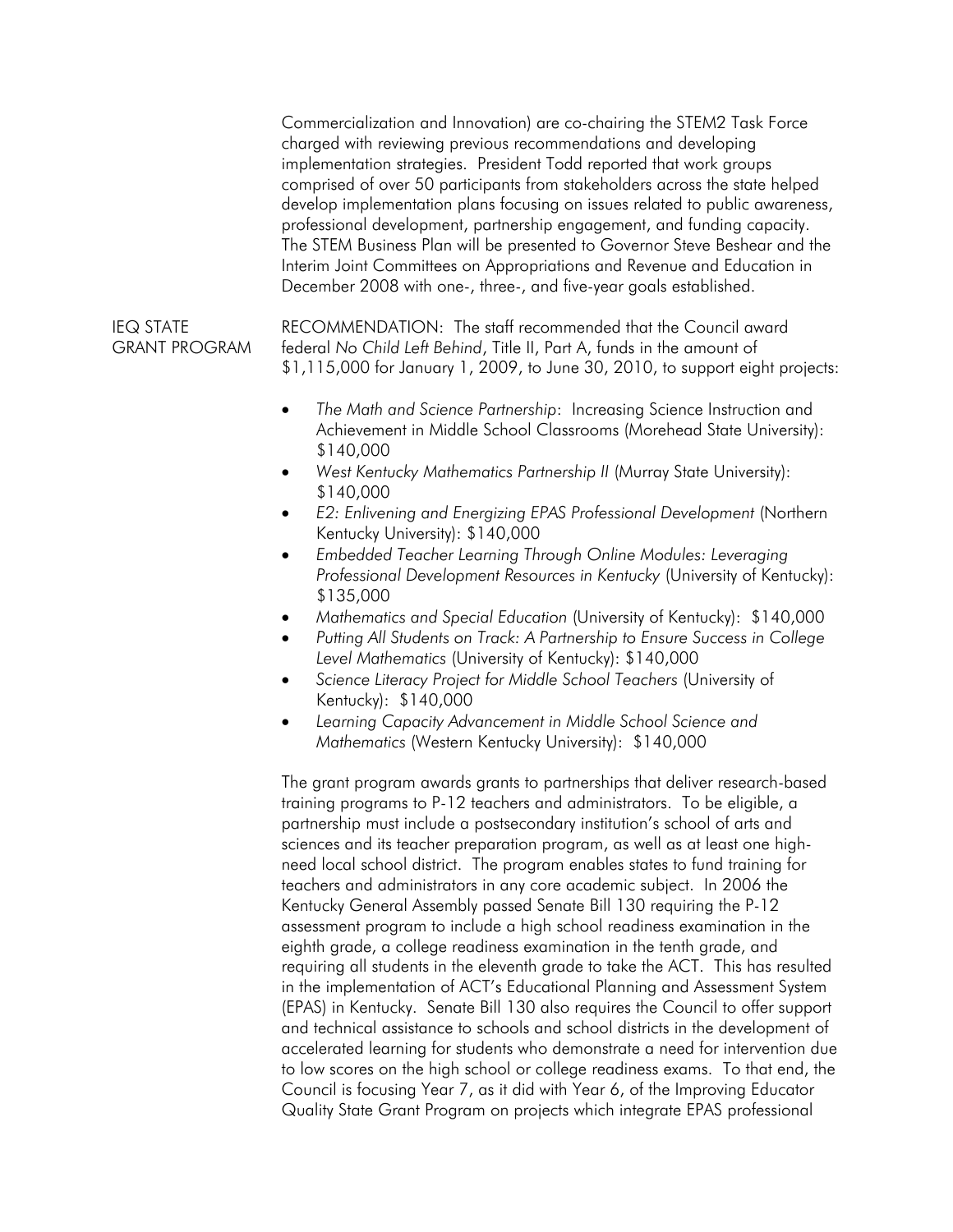development that assists teachers in providing intervention in core content areas for students in need of accelerated learning.

 MOTION: Ms. Miller moved that the recommendation be approved. Ms. Bertelsman seconded the motion.

VOTE: The motion passed.

**COMMISSIONER** OF ED REPORT Dr. Crofts called attention to a written report of activities provided by the Kentucky Department of Education.

TUITION POLICY & TUITION SETTING PROCESS RECOMMENDATION: The staff recommended that the Council approve the tuition and mandatory fee policy and 2009-10 tuition setting process.

> At the Council's September meeting, the staff presented for Council review and discussion drafts of these documents. Since that meeting, the Council staff has worked collaboratively with institutional presidents, chief budget officers, and Council members to refine these documents. Staffs of the Legislative Research Commission and the Office of the State Budget Director also have been involved.

 MOTION: Ms. Miller moved that the policy and the tuition setting process be approved. Mr. Canafax seconded the motion.

VOTE: The motion passed.

 Mr. Crumrine thanked the staff for providing an opportunity for the student body presidents to discuss these proposals. He said it is reassuring to see that the students have the opportunity to comment.

CAPITAL PROJECTS RECOMMENDATION: The staff recommended that the Council approve the request of Kentucky State University to use federal funds to construct a Center for Families and Children on the university's main campus. The estimated project cost is \$2,022,000.

> MOTION: Ms. Bertelsman moved that the recommendation be approved. Ms. Osborne seconded the motion.

VOTE: The motion passed.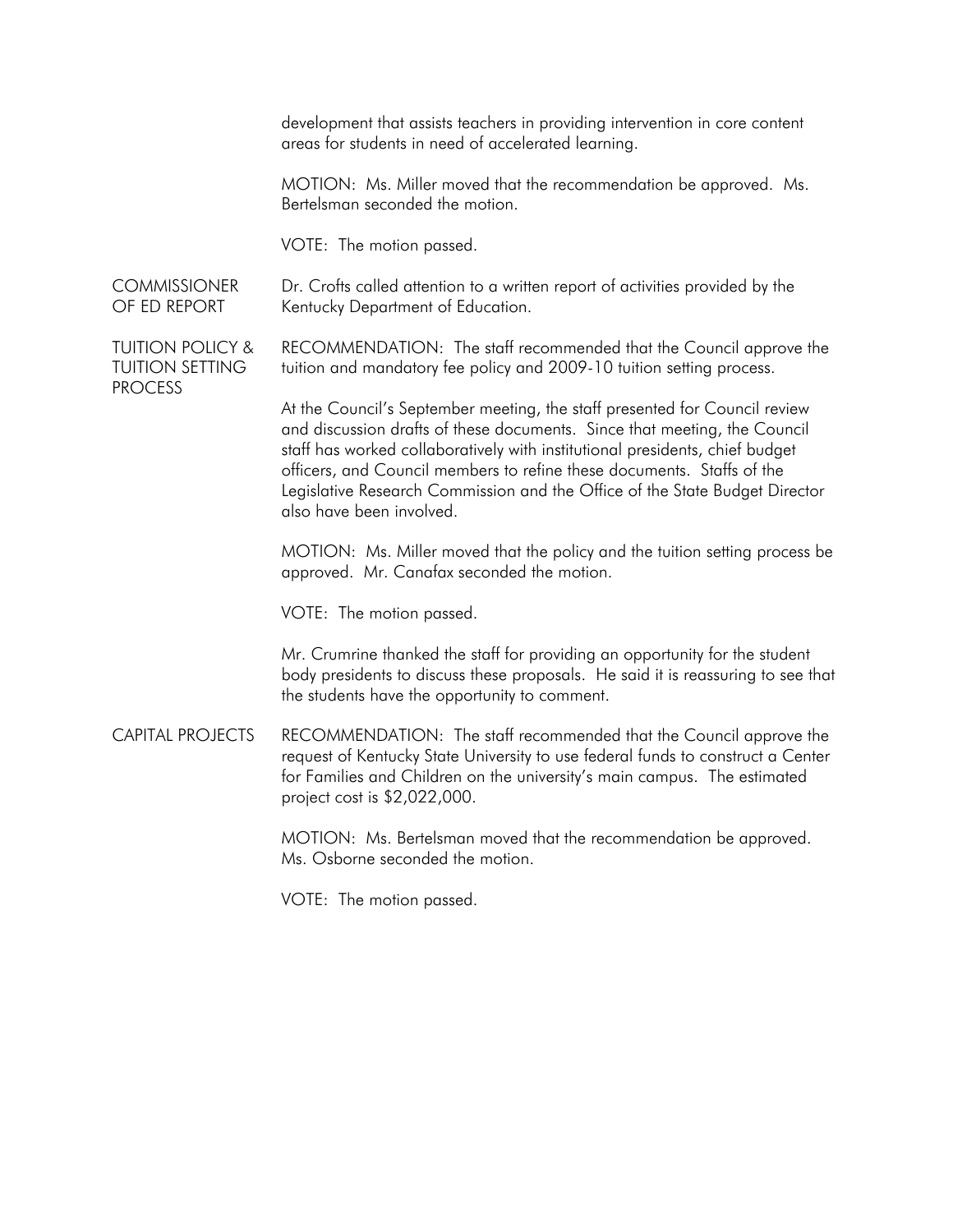RECOMMENDATION: The staff recommends that the Council approve the request of Western Kentucky University to use private funds to construct a chapel and columbarium on the main campus. The estimated project cost is \$1,700,000 and is funded through the WKU Foundation with private gifts. MOTION: Ms. Moore moved that the recommendation be approved. Mr. Weis seconded the motion. VOTE: The motion passed. FY 2007-08 AGENCY AUDIT RECOMMENDATION: The Executive Committee recommended that the Council accept the 2007-08 agency audit as submitted by the firm of Potter & Company, LLP. Dr. Crofts reported that the Council received an unqualified opinion. The audit report contains no reportable conditions or material weakness related to internal control over financial reporting or major federal programs and contains no reportable findings of material noncompliance related to financial statements. The Council staff has acted upon suggestions by the audit firm involving the timing and amounts of payments and receipt of sub-recipient reports. MOTION: Mr. Flanagan moved that the audit report be accepted. Mr. Crumrine seconded the motion. VOTE: The motion passed. EQUINE RESOLVING TRUST FUND Dr. Crofts requested that the recommendation on the equine revolving trust fund be pulled from the agenda to allow time for additional work. MOTION: Mr. Wattier moved that the agenda item be tabled. Ms. Osborne seconded the motion. VOTE: The motion passed. PROGRAM AUDIT SUBCOMMITTEE Ms. Bertelsman discussed the work of the Council's Program Audit Subcommittee. The group was created in 2006 by then Chair Ron Greenberg to (1) review the accountability and assessment measures for existing Council pass-through programs, (2) evaluate the efficacy of these measures, and (3) make recommendations for improving the accountability and assessment system for all Council programs. The subcommittee originally set out to review the 16 pass-through programs administered by the Council. A passthrough program is a direct allotment to the Council for a program or activity where the funding usually is directed to an entity outside of state government or to an institution or other state agency. That entity then delivers the services while the Council often is the financial steward for the program. During the review, seven of the original 16 pass-through programs were eliminated due to budget reductions. In addition, the subcommittee discussed the cancer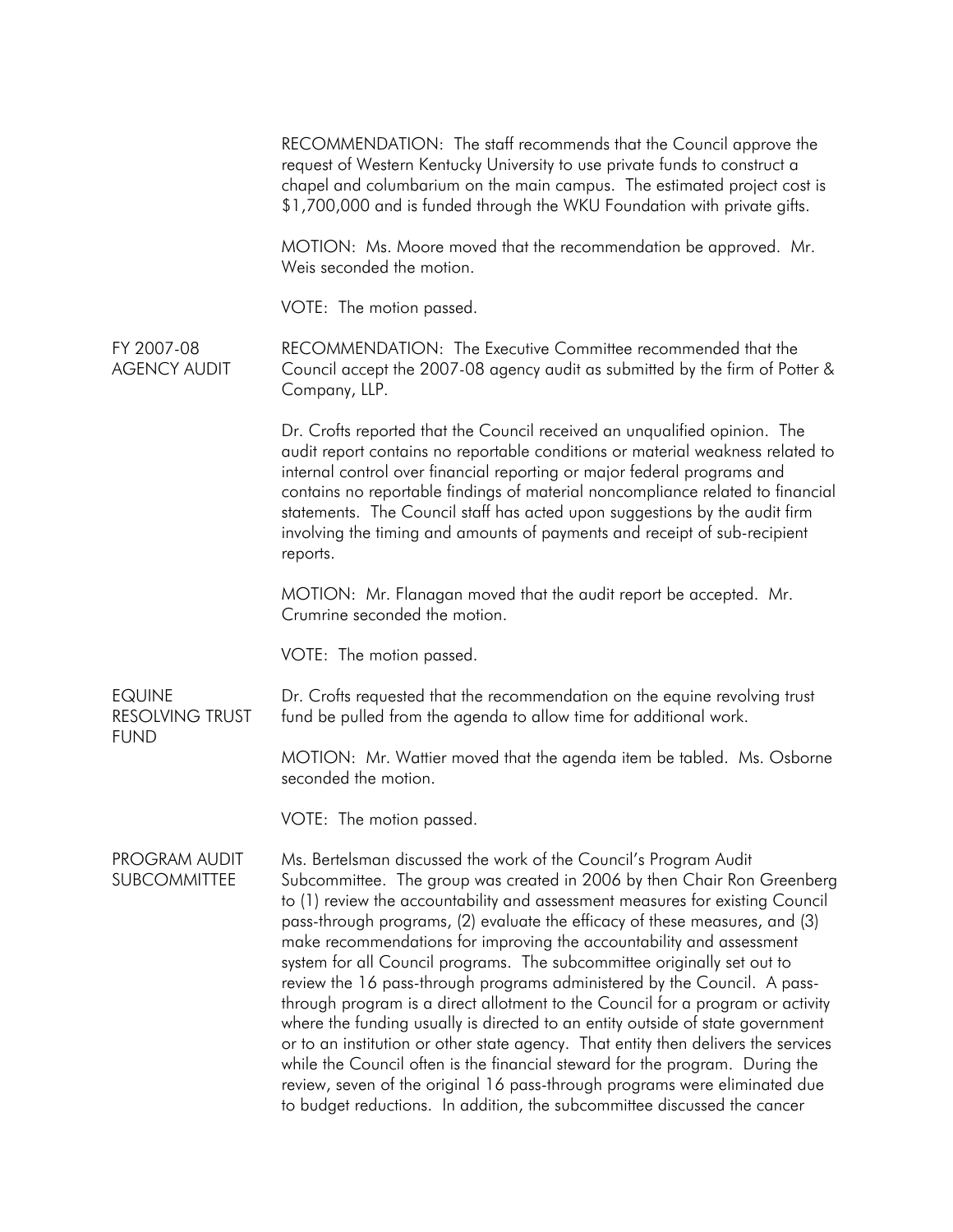research programs, lung cancer research, and cancer research institutions' matching fund, although the Lung Cancer Research Program and its companion program for ovarian cancer screening are not pass-through programs. The review of the Lung Cancer Research Program has been hampered by a lack of appointments to the Governance Board of the Lung Cancer Research Project and by turnover among senior staff at the University of Kentucky and the University of Louisville. The work of the subcommittee focused on developing assessment and evaluation activities for each program. A report with a series of recommendations on how the assessment of these activities can be improved was presented to the Council for review. The Council will be asked to consider the report's recommendations at a future meeting.

2007-08 ACCOUNTABILITY REPORT The Council staff is working on the *2007-08 Accountability Report*, as directed by KRS 164.020. The purpose of the report is to annually review progress made toward the achievement of key indicator performance goals and to discuss initiatives that will be undertaken next year to promote improvement. The report, organized around the five questions of the Public Agenda, is scheduled for completion in January 2009. To bring attention to these accountability indicators, Dr. Crofts noted that the indicators associated with each question are printed on the tab pages of the agenda book.

TRUSTEE LEADERSHIP/ PROFESSIONAL DEVELOPMENT PROPOSALS

The staff presented three proposals for consideration by the Council to build on the state-level professional development opportunities offered by the annual trusteeship conference. These initiatives would be developed and implemented in partnership with the institutional presidents and other campus representatives.

- Proposal #1 Create the Kentucky Trustee Leadership Roundtable comprised of the board chairs and vice chairs of Kentucky's public universities, the KCTCS system, and the Council on Postsecondary Education. Board chairs representing Kentucky's independent colleges might also be invited to join. The goal of this group would be to provide a venue and forum for the lay leadership of the institutions of postsecondary education in the state to meet with their peers from the Council to discuss key issues related to the implementation of HB 1, current policy issues at the state or institutional level, and determine broader state-level professional development opportunities for other members of their boards. The group would meet two to three times a year (one meeting at the annual trusteeship conference) and would be staffed by CPE in collaboration with institutional presidents and administrators. Speakers/facilitators might be brought in for these events to address topics of interest and facilitate discussion. Should there be a desire to move forward, it is recommended that the CPE chair convene a meeting of the group in the next few months to determine the feasibility and value of the Trustee Leadership Roundtable and determine next steps.
- Proposal #2 Create the Trustee Professional Development Series to provide educational and training opportunities to public college and university board and CPE members emphasizing both the effectiveness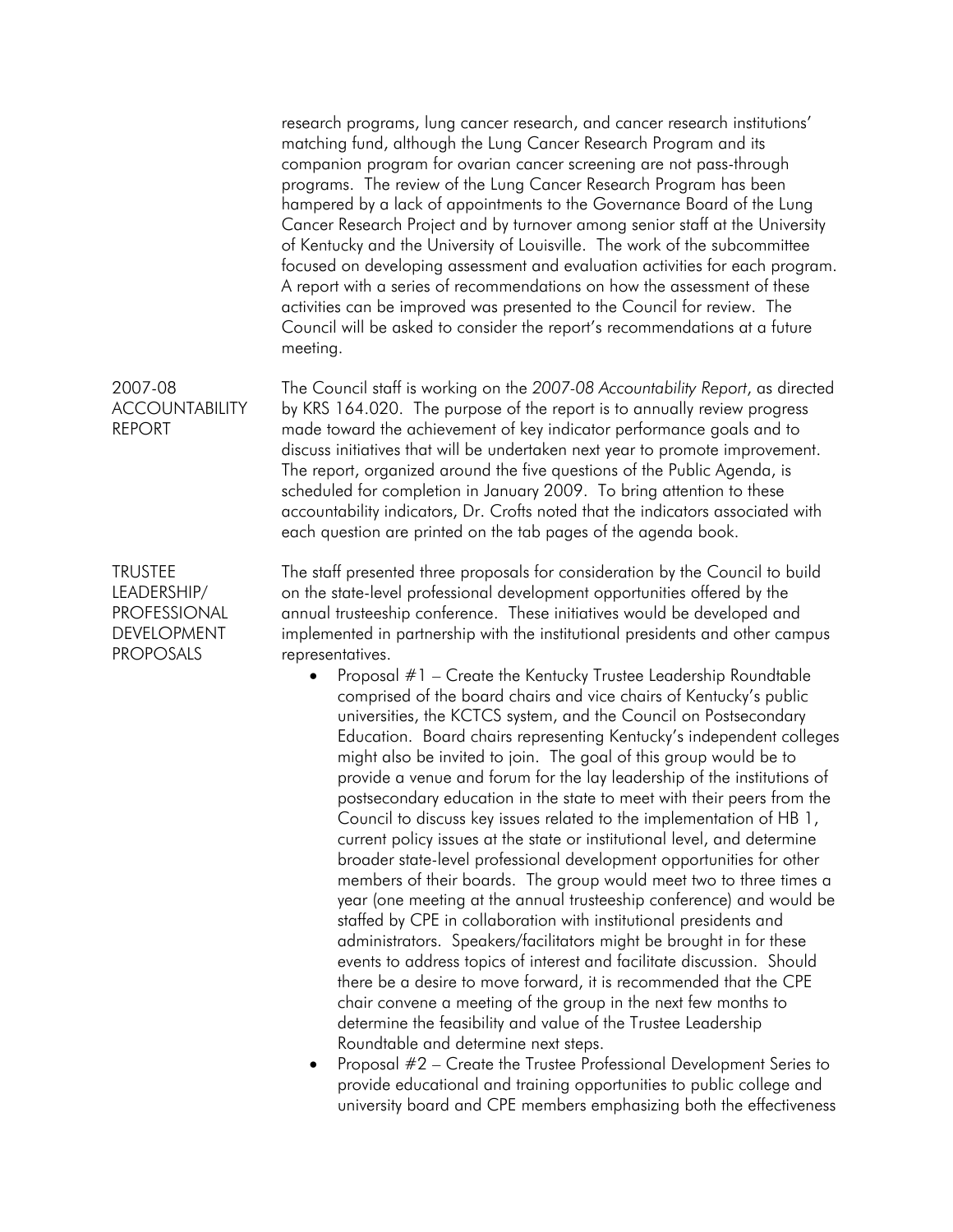of boards as units and individual member training. Administered by the Council under the direction of the Kentucky Trustee Leadership Roundtable and in collaboration with institutional presidents, the series also would seek to improve communication and strengthen relationships among the various institutional boards and with the members of the CPE. The series would focus both on delivering content (best practices, nuts and bolts information) and on effective board behavior (leadership skills, team building). The professional development opportunities offered through the series will be determined by the Leadership Roundtable. Ideally, the professional development opportunities will be offered three to four times throughout the year for those trustees with an interest in the specific topics. They might be focused in a specific region, offered in a Webinar format, or in a state-level seminar/workshop format.

• Proposal #3 – Create a quarterly or semi-annual electronic newsletter, Web site, or electronic forum to facilitate communication among the institutional lay leadership. It will be developed and administered by the Council under the direction of the Kentucky Trustee Leadership Roundtable and in collaboration with institutional presidents or their representatives. The newsletter/e-forum would provide information about state-level events and activities of interest to college and university trustees, highlight the work of the Trustee Leadership Roundtable, report on events sponsored by the Trustee Professional Development Series, and provide an online space to share information, post comments, and ask questions.

 Council members suggested polling the board members about their interest in these activities or scheduling a meeting of the group suggested in Proposal #1 to determine whether these activities are helpful.

FISCAL IMPACT OF To help initiate the review of information related to setting 2009-10 tuition rates, the institutions were asked to submit a report to describe the impact of budget cuts over the past year on institutional operations. The request asked for information in four categories – (1) changes in personnel, programs, and services; (2) cost containment strategies; (3) resource reallocation strategies; and (4) productivity. The institutional reports were provided in the agenda materials along with data on affordability to provide context for initiating discussions regarding the 2009-10 tuition setting process. The affordability information highlights one of the fundamental policy issues associated with establishing tuition rates, that of striking an appropriate balance between keeping college affordable for students and their families and adequately funding Kentucky's public postsecondary system to meet the goals of House Bill 1 and the Double the Numbers Plan.

> Dr. Crofts noted that in almost every case the institutions did not use the increase in tuition revenue to simply replace all of the things that were eliminated or reduced because of the General Fund changes. He said that he has talked with the presidents about the impending budget reductions for this

SETTING 2009-10 TUITION RATES

BUDGET CUTBACKS & DATA ON AFFORDABILITY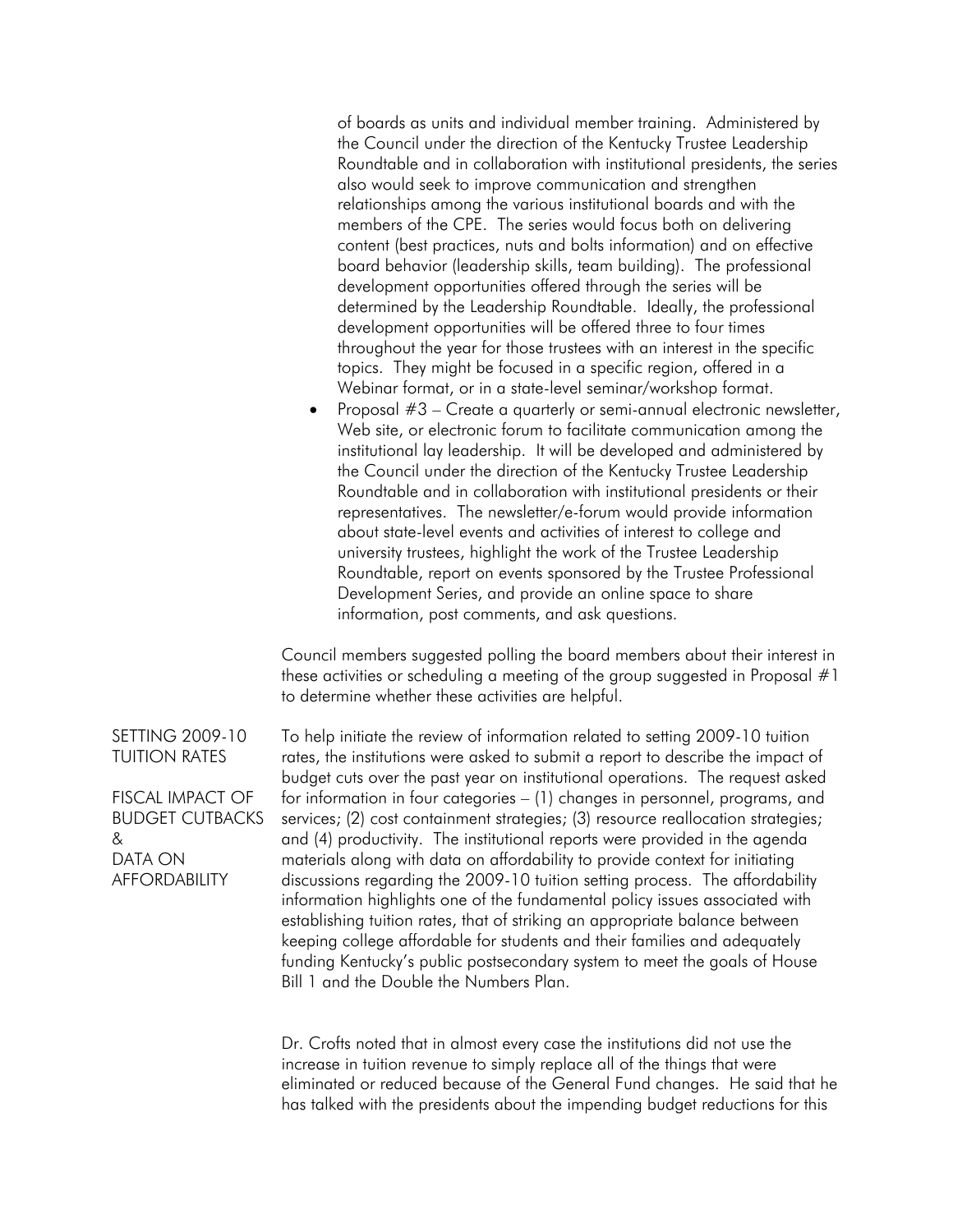fiscal year. Part of that discussion was how much further we can go down this road without attacking quality or without delaying or diminishing some of the House Bill 1 goals. He said that all of the presidents are concerned and said that the funding model desperately needs to be fixed so that the institutions can plan for the future.

 President Ransdell commented that the institutions continue to be in a period of significant uncertainty in regard to state funding. There is likely to be budget pressure put upon the institutions to help the state balance the budget for this fiscal year and perhaps going forward for a year or two in the future. There will be limited capacity on tuition increases. He asked the Council to keep the tuition setting process simple and track what is required of the institutions from the state and what will be required of the institutions from the students. Simplify the process in every possible way to zero in on the realities in terms of state funding, what the students pay, and the budgets the institutions must balance. He said that over the years the institutions have used enrollment growth as a revenue strategy with tuition increases in order to do strategic investments to ensure quality so that the institutions can continue to grow. If the institutions continue to have declines in state funding and have reached a point where the window of rising tuition is no longer open to the extent it has been in recent years, the institutions must choose to no longer grow because growth has a cost.

 President Andrews said that the Council must look seriously at this issue and provide guidance from a state policy standpoint about whether the 2020 goals should be altered. He said it is unrealistic to say that the institutions can stay on course to meet the goals by 2020 given the current fiscal environment. He said that the future of the Double the Numbers Plan is in jeopardy unless the institutions can have some assurance of adequate funding going forward.

 Mr. Denton asked that the Governor's Higher Education Work Group consider the recent VFA study and the deferred maintenance on some campus facilities.

- TRANSFER An update on transfer initiatives was included in the agenda materials.
- CEO REPORT A report on the activities of the Committee on Equal Opportunities was provided for information.

SB 189 REPORT ON FACILITIES The General Assembly directed the Council and the Office of the State Budget Director to produce and present to the Legislative Research Commission on or before December 1, 2008, a report with recommendations addressing the establishment and implementation of a process for funding deferred and future major capital renewal, maintenance, and renovation needs costing \$600,000 or more each for facilities owned by the Commonwealth and operated by the postsecondary institutions. The draft report has been shared with the Office of the State Budget Director and the institutions. The report will include an executive summary, an overview of capital asset funding, the objectives of asset preservation and investment, selected models used by other states, and ultimately a set of recommendations for preserving and protecting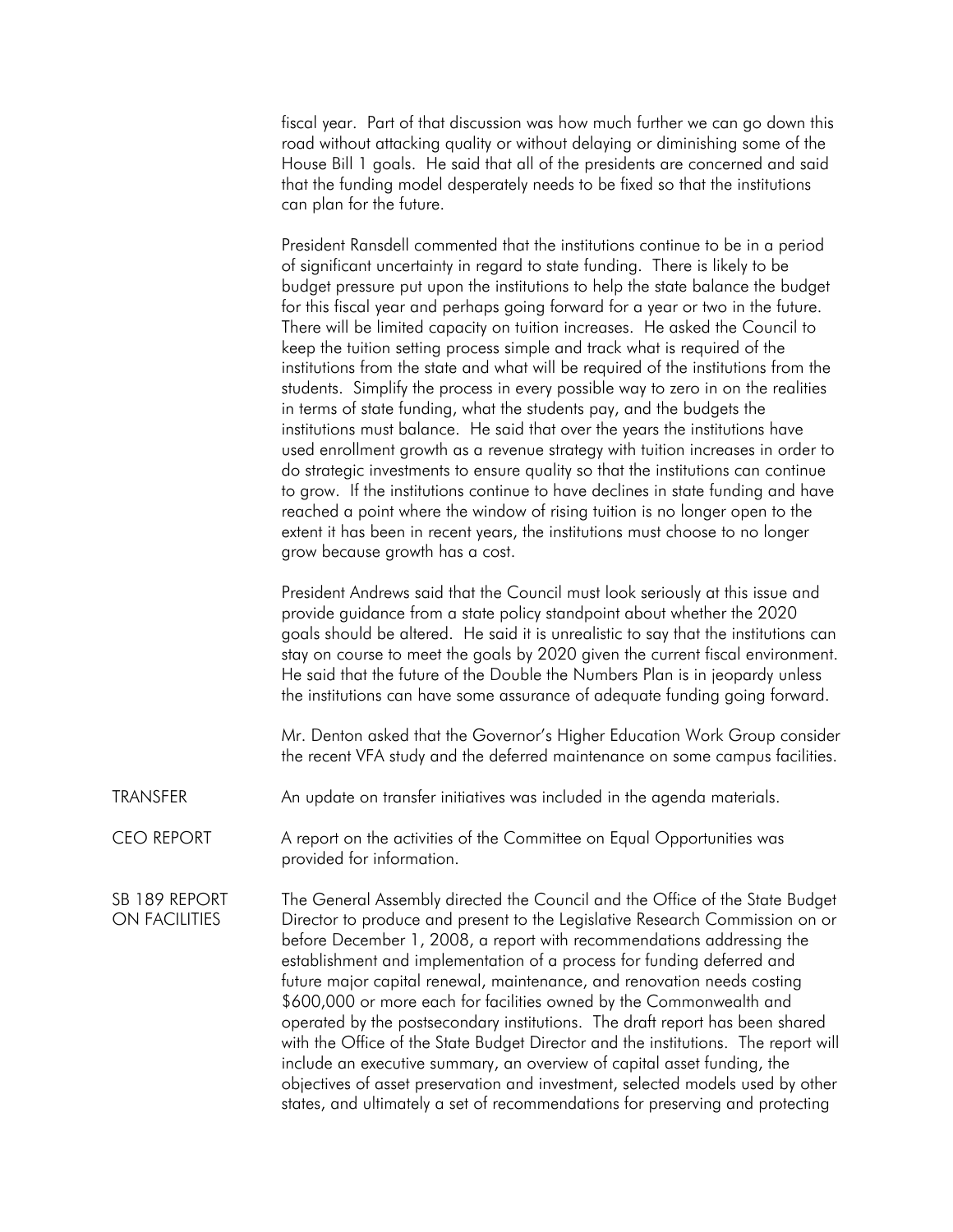|                                                                         | the investment of public funds in state-owned facilities.                                                                                                                                                                                                                                                                                              |
|-------------------------------------------------------------------------|--------------------------------------------------------------------------------------------------------------------------------------------------------------------------------------------------------------------------------------------------------------------------------------------------------------------------------------------------------|
| <b>NOMINATING</b><br><b>COMMITTEE</b>                                   | Mr. Turner appointed a nominating committee to present recommendations<br>for Council chair and vice chair at the January meeting. Pam Miller, Glenn<br>Denton, and John Turner were appointed with Ms. Miller serving as chair.                                                                                                                       |
| PRESIDENTIAL<br><b>SEARCH</b><br><b>COMMITTEE</b>                       | Mr. Hall reported that the Presidential Search Committee is continuing to<br>narrow the pool and anticipates bringing candidates for interviews with the full<br>Council in the next few weeks.                                                                                                                                                        |
| <b>REPORTS FROM</b><br><b>INSTITUTIONS</b>                              | Dr. Crofts called attention to the reports provided by the institutions on<br>activities since the last Council meeting.                                                                                                                                                                                                                               |
| <b>CPE STAFF</b>                                                        | Dr. Crofts announced that Mary Morse, his executive secretary, is leaving the<br>Council to join the University of Kentucky College of Pharmacy. He wished<br>Mary well and thanked her for her service.                                                                                                                                               |
| <b>RESOLUTION</b><br>OF SERVICE                                         | A resolution was presented thanking Dianne Bazell for her work with the<br>Council. Dr. Bazell is leaving the Council staff to become the deputy director<br>of academic affairs and student success at the Illinois Board of Higher<br>Education.                                                                                                     |
|                                                                         | MOTION: Ms. Bertelsman moved that the resolution be approved. Mr.<br>Canafax seconded the motion.                                                                                                                                                                                                                                                      |
|                                                                         | VOTE: The motion passed.                                                                                                                                                                                                                                                                                                                               |
| <b>NEXT MEETING</b>                                                     | The next regular meeting of the Council is January 15 and 16, 2009.                                                                                                                                                                                                                                                                                    |
| <b>ADJOURNMENT</b>                                                      | The meeting adjourned at 12:30 p.m.                                                                                                                                                                                                                                                                                                                    |
|                                                                         | * * * * * * * *                                                                                                                                                                                                                                                                                                                                        |
| NOVEMBER 6<br><b>MEETING WITH</b><br><b>MOREHEAD</b><br>REPRESENTATIVES | The Council on Postsecondary Education met with representatives of<br>Morehead State University Thursday, November 6, 2008, at 1:30 p.m. in the<br>Adron Doran University Center at Morehead State University.                                                                                                                                         |
|                                                                         | The following Council members attended: Peggy Bertelsman, Chris Crumrine,<br>Dan Flanagan, Glenn Denton, Pam Miller, Donna Moore, Paul Patton, Jim<br>Skaggs, John Turner, and Mark Wattier. Kevin Canafax, Jon Draud, John<br>Hall, Phyllis Maclin, Lisa Osborne, and Joe Weis did not attend. CPE Interim<br>President Richard Crofts also attended. |
|                                                                         | The Morehead representatives provided information about the history of the<br>institution, its accomplishments, and its current strategic thinking.                                                                                                                                                                                                    |
|                                                                         | The group toured the Kentucky Folk Art Center and then joined President<br>Andrews and others for dinner at the President's home. Kevin Canafax joined                                                                                                                                                                                                 |